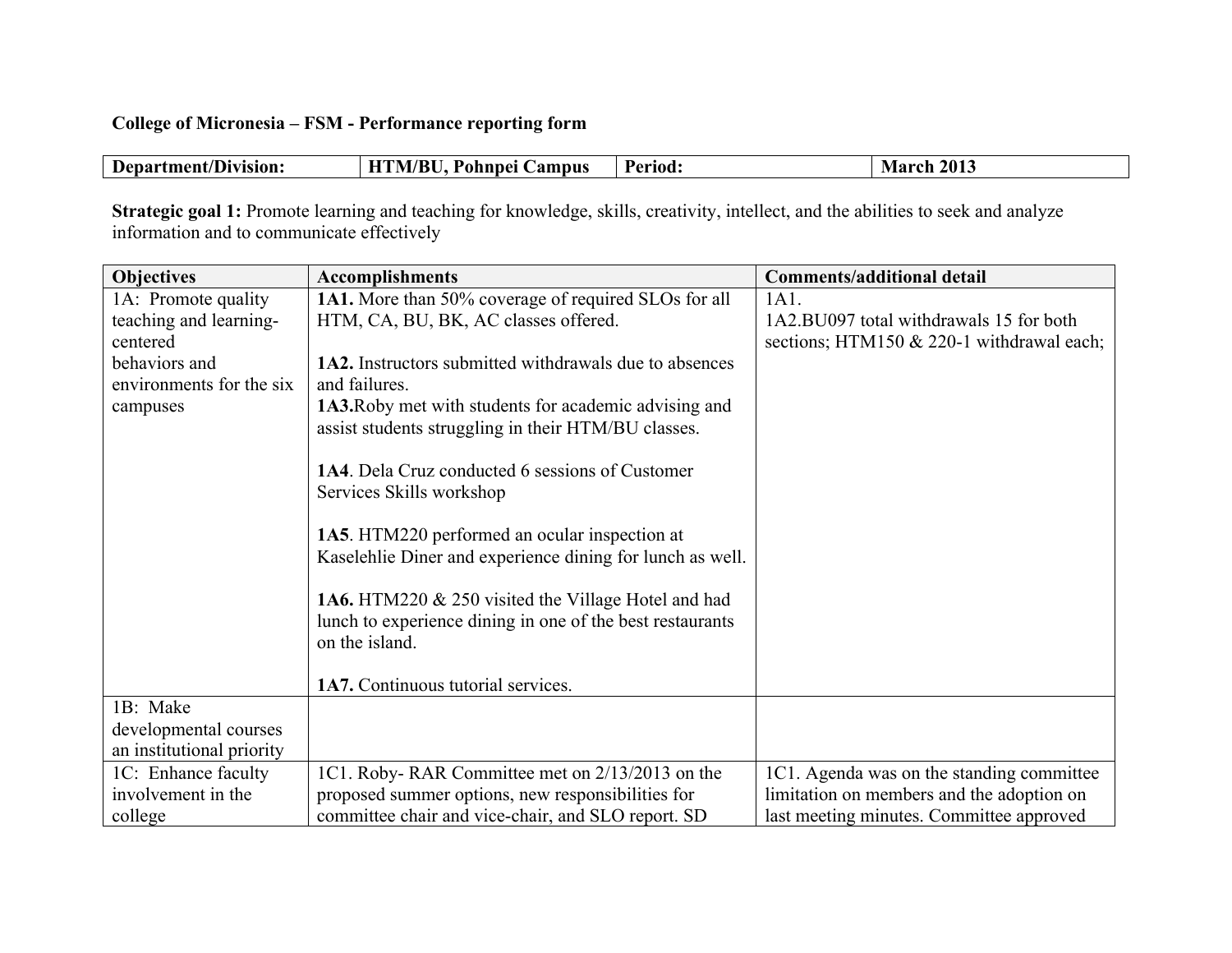| Committee met to organize the Staff Development Day   | HTM students request to cater for the 150   |
|-------------------------------------------------------|---------------------------------------------|
| 1C2. Silbanuz: Finance Committee met on 2/25/2013 on  | lunch takeout on the Staff Development Day. |
| the proposed summer options, new responsibilities for | 1C2. Chair will email recommendations to    |
| committee chair and vice-chair, and SLO report. ICT   | committee members for electronic voting and |
| committee met on 2/19/2013 on COC report and          | comments.                                   |
| minimum purchasing amount for Director of IT.         | Chair shared COC details with members       |
| IC3. Perman attended Division Chair meeting at the    | followed by members voting to keep current  |
| BPC; and CAC via teleconference.                      | purchasing limit to IT Director.            |

**Strategic goal 7:** Build a partnering and service network for community, workforce and economic development

| <b>Objectives</b>            | <b>Accomplishments</b>                                 | <b>Comments/additional detail</b>             |
|------------------------------|--------------------------------------------------------|-----------------------------------------------|
| 7A: Increase                 | 7. A.1. Roby: Met with the Island Green Community      | 7A1. 1. Organizing a Photo exhibition for the |
| involvement of the           | group on February 1, 2013.                             | month of March 23, 2013 on the theme          |
| community in college         |                                                        | "What is beautiful Pohnpei to you?"           |
| affairs                      |                                                        | Invitations were made to the COM-FSM          |
|                              |                                                        | students to participate in the art contest.   |
|                              |                                                        | Organize a community trashaton in the         |
|                              |                                                        | Kolonia area from Pohnpei Campus out to       |
|                              |                                                        | the coast way with the involvement of HTM     |
|                              |                                                        | students and IGC group.                       |
|                              |                                                        |                                               |
| 7B: Enhance and              | 7B1: HTM 250 students have been placed in several      | 7B1. A couple of students are still exploring |
| promote employment           | venues to perform practicum hours. These are PVB, CSP, | other businesses or organizations.            |
| opportunities                | China Star, Yvonne's Hotel/Restaurant, and 7Star Inn.  |                                               |
| 7C: Develop new and          | 7C1. Completed CM for FL160, HTM150, HTM165, and       | 7C1. Will be submitted to CAC before          |
| enhance existing             | HTM250.                                                | March 18 meeting.                             |
| programs to meet the         |                                                        |                                               |
| changing educational         |                                                        |                                               |
| and workforce needs of       |                                                        |                                               |
| our communities              |                                                        |                                               |
| 7D: Provide Cooperative      |                                                        |                                               |
| <b>Extension Services to</b> |                                                        |                                               |